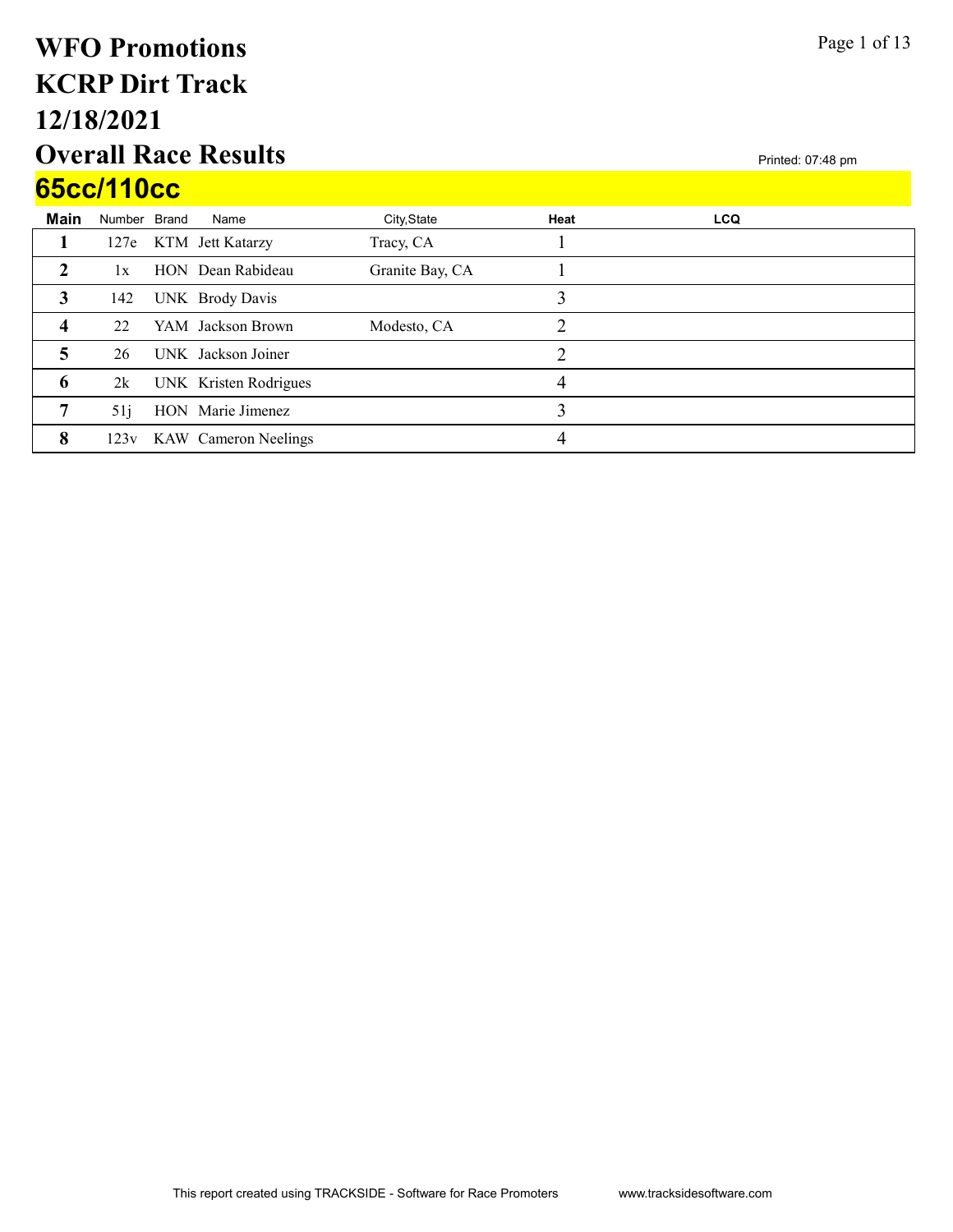# Overall Race Results 12/18/2021 KCRP Dirt Track WFO Promotions Open Amateur

|              | <b>Open Amateur</b> |              |                       |             |                |            |  |  |  |  |  |
|--------------|---------------------|--------------|-----------------------|-------------|----------------|------------|--|--|--|--|--|
| <b>Main</b>  | Number              | <b>Brand</b> | Name                  | City, State | Heat           | <b>LCQ</b> |  |  |  |  |  |
|              | 30                  |              | KTM Alex Martin       | Salinas, CA |                |            |  |  |  |  |  |
| $\mathbf{2}$ | 51m                 |              | YAM Manuel Jimenez    |             | 3              |            |  |  |  |  |  |
| 3            | 41                  |              | UNK Tyler Blankenship |             |                |            |  |  |  |  |  |
| 4            | 11                  |              | UNK John Lyles        |             | $\overline{2}$ |            |  |  |  |  |  |
| 5            | 51a                 |              | UNK Anthony Jimenez   |             | 5              |            |  |  |  |  |  |
| 6            | 195                 |              | UNK Zane Davis        |             | 4              |            |  |  |  |  |  |
| 7            | 243                 |              | UNK Sean Mcdougall    |             | 4              |            |  |  |  |  |  |
| 8            | 33                  |              | UNK Ernie Lyles       |             | 3              |            |  |  |  |  |  |
| 9            | 327                 |              | UNK Scott Nakamura    |             | 5              |            |  |  |  |  |  |
| 10           | 31                  |              | KTM Sterling Martin   | Salinas, CA | $\overline{2}$ |            |  |  |  |  |  |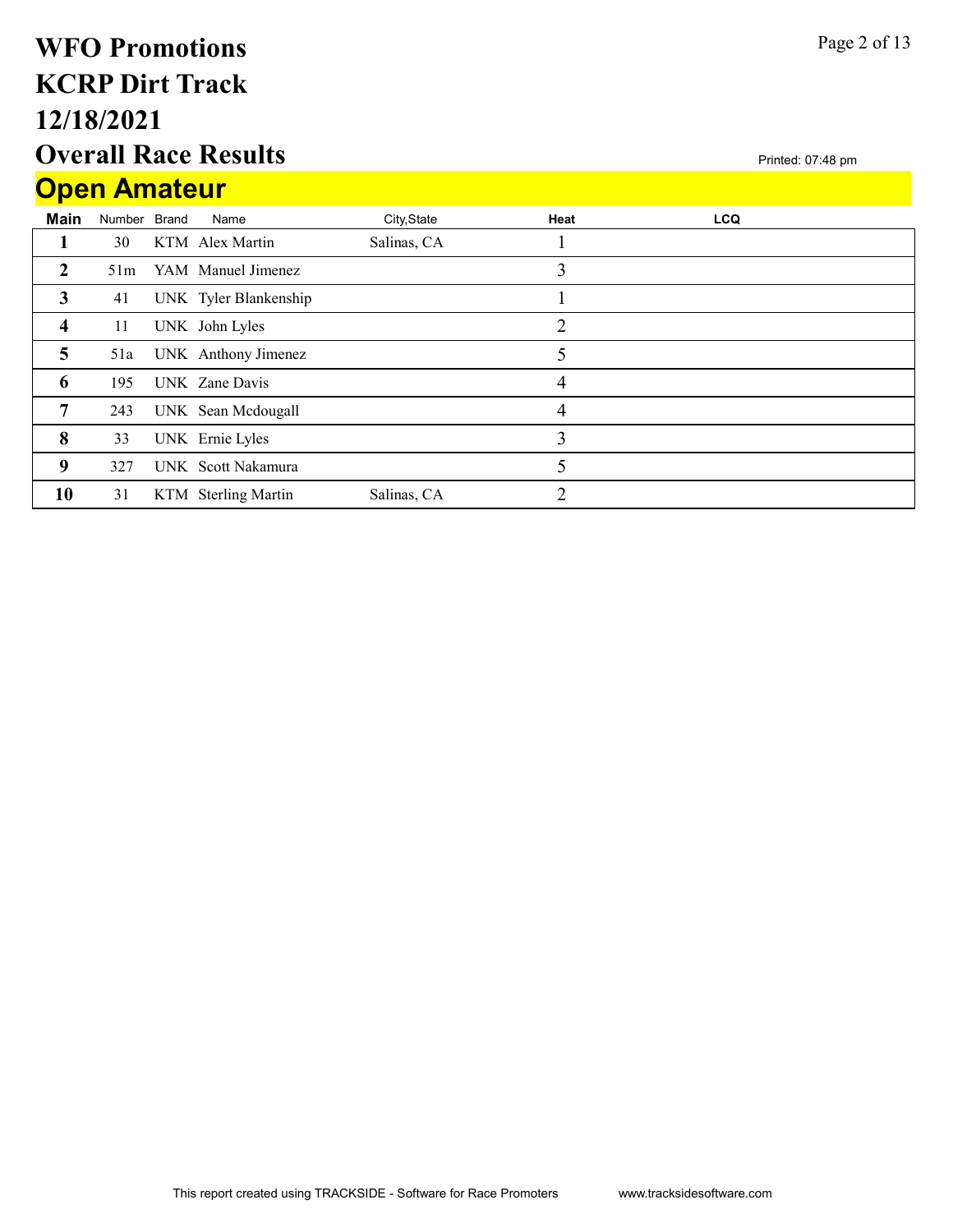#### Overall Race Results 12/18/2021 KCRP Dirt Track WFO Promotions Vintage

|             | <u>vintage</u> |  |                             |             |      |            |  |  |  |  |
|-------------|----------------|--|-----------------------------|-------------|------|------------|--|--|--|--|
| <b>Main</b> | Number Brand   |  | Name                        | City, State | Heat | <b>LCQ</b> |  |  |  |  |
|             | 25w            |  | YAM Curtis Peebles          | Soledad, CA |      |            |  |  |  |  |
|             | 37             |  | UNK Andrew Davis            |             |      |            |  |  |  |  |
|             | 12t            |  | YAM Fred Bennett            | Salinas, CA |      |            |  |  |  |  |
| 4           |                |  | 187w UNK Roiy Buchenroth    |             |      |            |  |  |  |  |
|             |                |  | 25m UNK Michael Birchfield  |             | 4    |            |  |  |  |  |
| 6           | 42z            |  | <b>BUL</b> Anthony Mitchell | Concord, CA |      |            |  |  |  |  |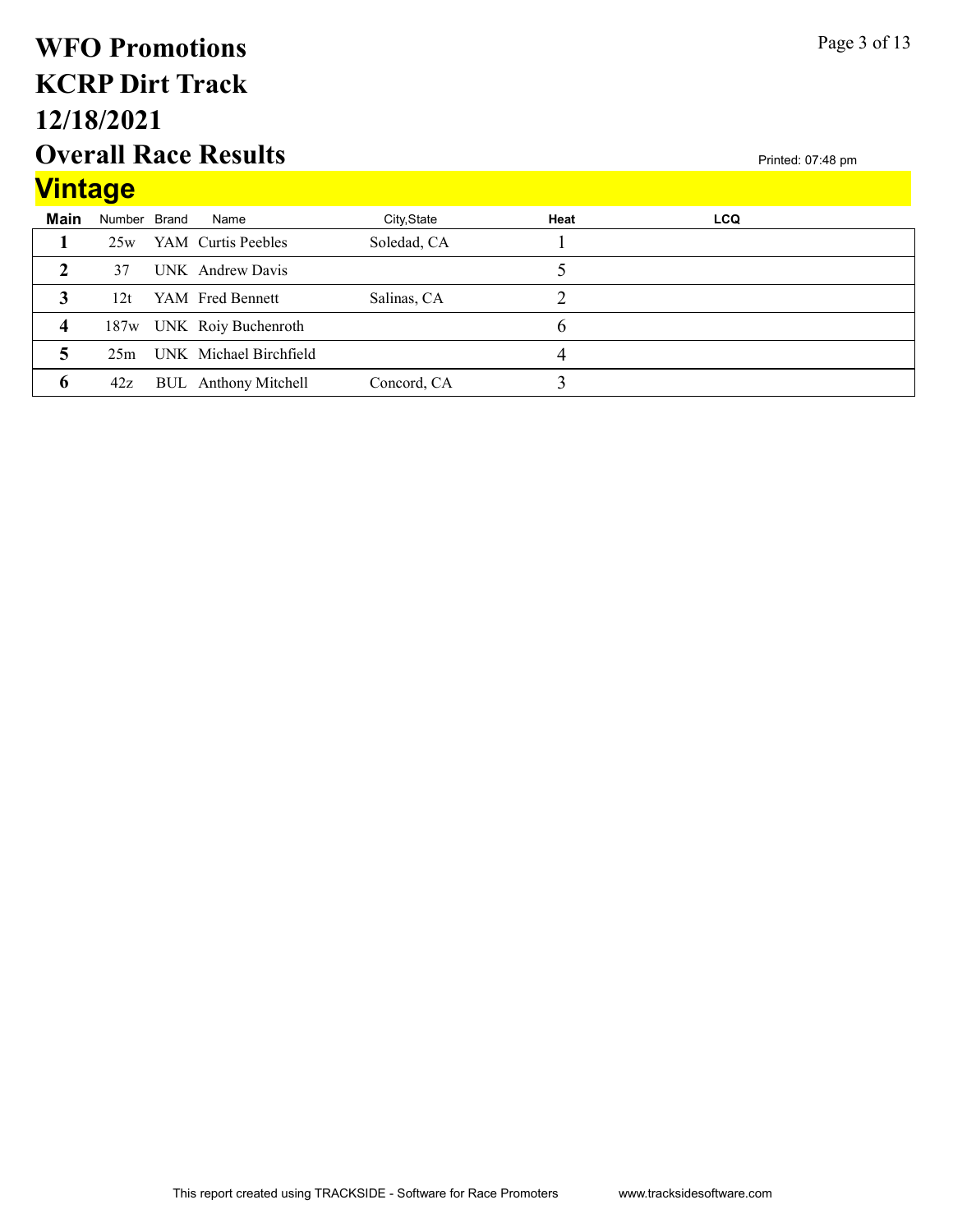|                                                  | <b>WFO Promotions</b> |  |                        |             |                |            | Page 4 of 13 |  |
|--------------------------------------------------|-----------------------|--|------------------------|-------------|----------------|------------|--------------|--|
|                                                  |                       |  | <b>KCRP Dirt Track</b> |             |                |            |              |  |
|                                                  | 12/18/2021            |  |                        |             |                |            |              |  |
| <b>Overall Race Results</b><br>Printed: 07:48 pm |                       |  |                        |             |                |            |              |  |
|                                                  |                       |  | <b>Quad Exhibition</b> |             |                |            |              |  |
| <b>Main</b>                                      | Number Brand          |  | Name                   | City, State | Heat           | <b>LCQ</b> |              |  |
|                                                  | 131                   |  | HON Brian Talley       | Fresno, CA  | $\overline{2}$ |            |              |  |
| $\overline{2}$                                   | 916                   |  | SUZ Sean Guynes        |             |                |            |              |  |
| 6                                                | 46                    |  | UNK Steve Gimby        |             | 3              |            |              |  |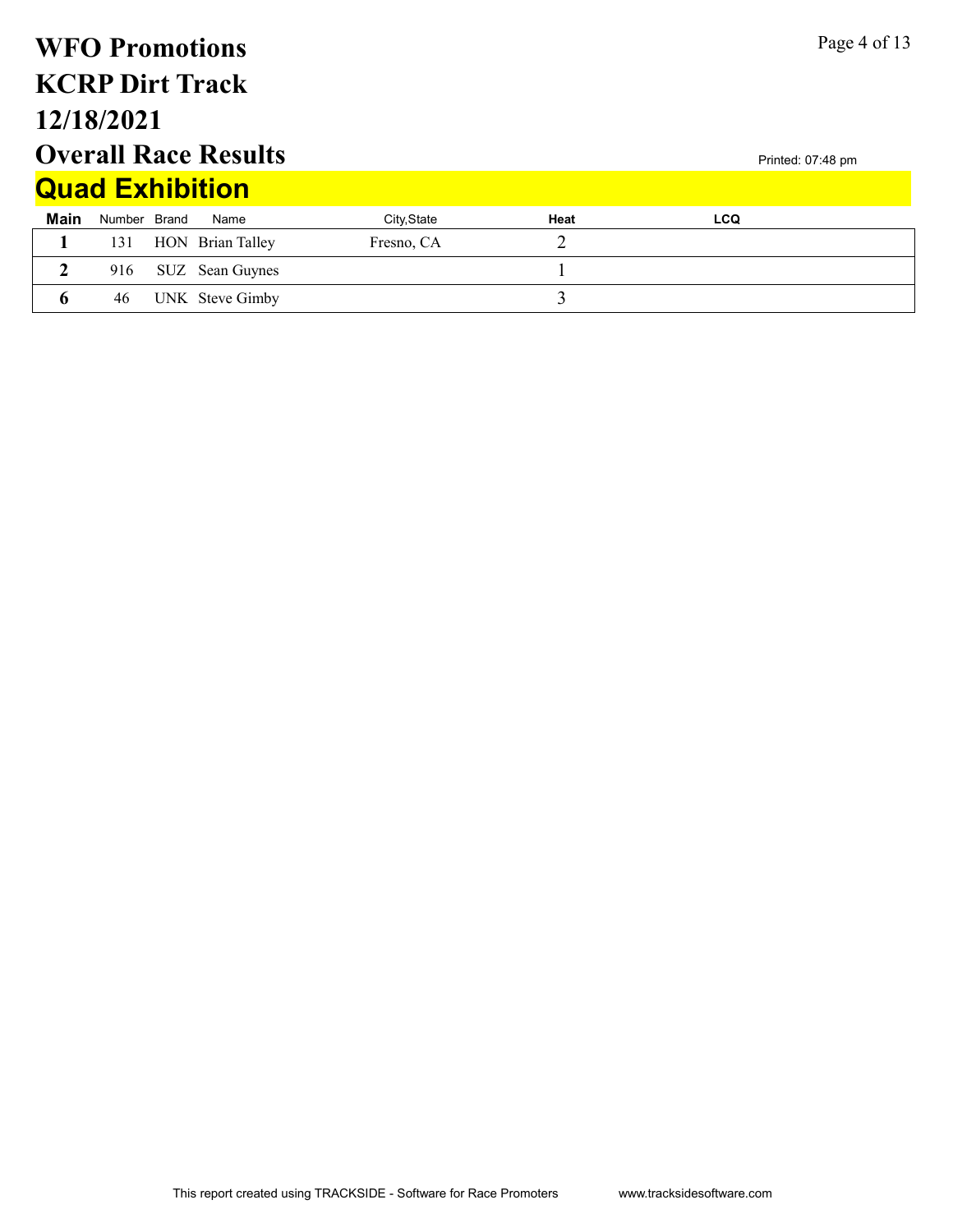# Overall Race Results 12/18/2021 KCRP Dirt Track WFO Promotions **Open Novice**

|                | <b>Upen Novice</b> |  |                      |                 |                |            |  |  |  |  |  |  |
|----------------|--------------------|--|----------------------|-----------------|----------------|------------|--|--|--|--|--|--|
| <b>Main</b>    | Number Brand       |  | Name                 | City, State     | Heat           | <b>LCQ</b> |  |  |  |  |  |  |
| 1              | 51a                |  | UNK Anthony Jimenez  |                 |                |            |  |  |  |  |  |  |
| $\overline{2}$ | 28                 |  | KTM Kage Tadman      | Salinas, CA     | 2              |            |  |  |  |  |  |  |
| 3              | 10 <sub>o</sub>    |  | KAW Maeson Baker     | Fresno, CA      |                |            |  |  |  |  |  |  |
| 4              | 45                 |  | KTM Colton Shafer    | Caruthers, CA   | 3              |            |  |  |  |  |  |  |
| 5              | 731                |  | UNK Mason Ellebracht |                 | 4              |            |  |  |  |  |  |  |
| 6              | 327                |  | UNK Scott Nakamura   |                 | 3              |            |  |  |  |  |  |  |
| 7              | 127e               |  | KTM Jett Katarzy     | Tracy, CA       | $\overline{2}$ |            |  |  |  |  |  |  |
| 8              | 2s                 |  | UNK Steve Rodrigues  |                 | 4              |            |  |  |  |  |  |  |
| 9              | 1x                 |  | HON Dean Rabideau    | Granite Bay, CA | 6              |            |  |  |  |  |  |  |
| 10             | 159                |  | HON Ryder Bitz-hay   |                 | 5              |            |  |  |  |  |  |  |
| <b>DNS</b>     | 420                |  | UNK Kenny Powell     |                 | 5              |            |  |  |  |  |  |  |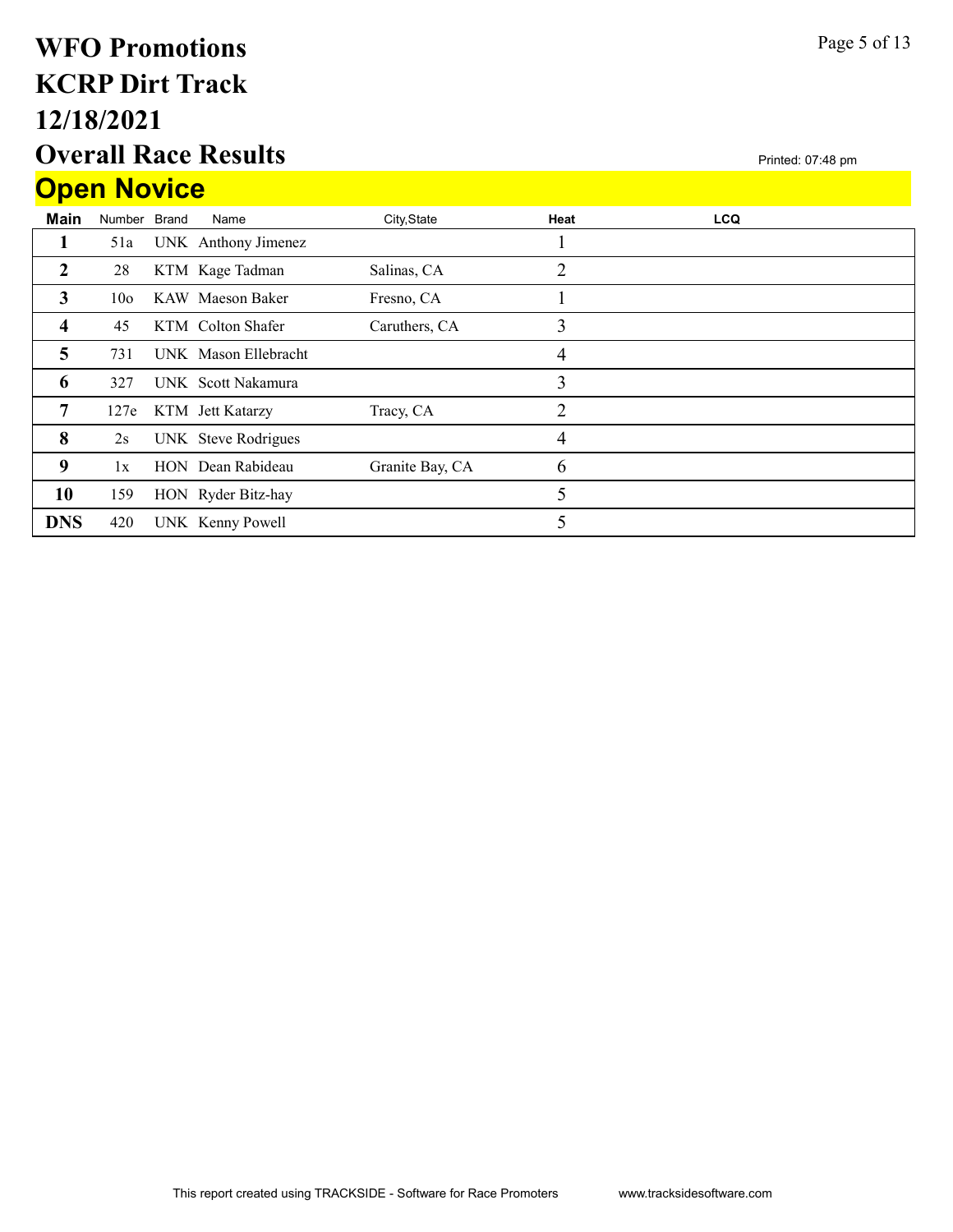# Overall Race Results 12/18/2021 KCRP Dirt Track WFO Promotions  $\overline{1}$  -  $\overline{1}$   $\overline{1}$   $\overline{1}$   $\overline{1}$   $\overline{1}$   $\overline{1}$   $\overline{1}$   $\overline{1}$   $\overline{1}$   $\overline{1}$   $\overline{1}$   $\overline{1}$   $\overline{1}$   $\overline{1}$   $\overline{1}$   $\overline{1}$   $\overline{1}$   $\overline{1}$   $\overline{1}$   $\overline{1}$   $\overline{1}$   $\overline{1}$   $\overline{1}$   $\over$

|                | <u>ST50CC PITDIKE</u> |  |                         |                 |      |            |  |  |  |  |  |
|----------------|-----------------------|--|-------------------------|-----------------|------|------------|--|--|--|--|--|
| <b>Main</b>    | Number Brand          |  | Name                    | City, State     | Heat | <b>LCQ</b> |  |  |  |  |  |
| 1              | 731                   |  | UNK Mason Ellebracht    |                 |      |            |  |  |  |  |  |
| $\overline{2}$ | 106                   |  | UNK Isaiah Canales      |                 | 2    |            |  |  |  |  |  |
| 3              |                       |  | 183z UNK Zachary Grasso |                 | 5    |            |  |  |  |  |  |
| 4              | 351                   |  | UNK Levi Lenz           |                 | 5    |            |  |  |  |  |  |
| 5              | 28                    |  | UNK Keith Tadman        |                 |      |            |  |  |  |  |  |
| 6              | 12                    |  | UNK Mason Smith         |                 | 2    |            |  |  |  |  |  |
| 7              | 8                     |  | KTM Kage Tadman         | Salinas, CA     | 3    |            |  |  |  |  |  |
| 8              | 22                    |  | <b>UNK</b> Matt Brown   |                 | 4    |            |  |  |  |  |  |
| 9              | 54                    |  | UNK William White       |                 | 4    |            |  |  |  |  |  |
| 10             | 138                   |  | UNK William Grasso      |                 | 6    |            |  |  |  |  |  |
| 11             | 1x                    |  | HON Dean Rabideau       | Granite Bay, CA | 3    |            |  |  |  |  |  |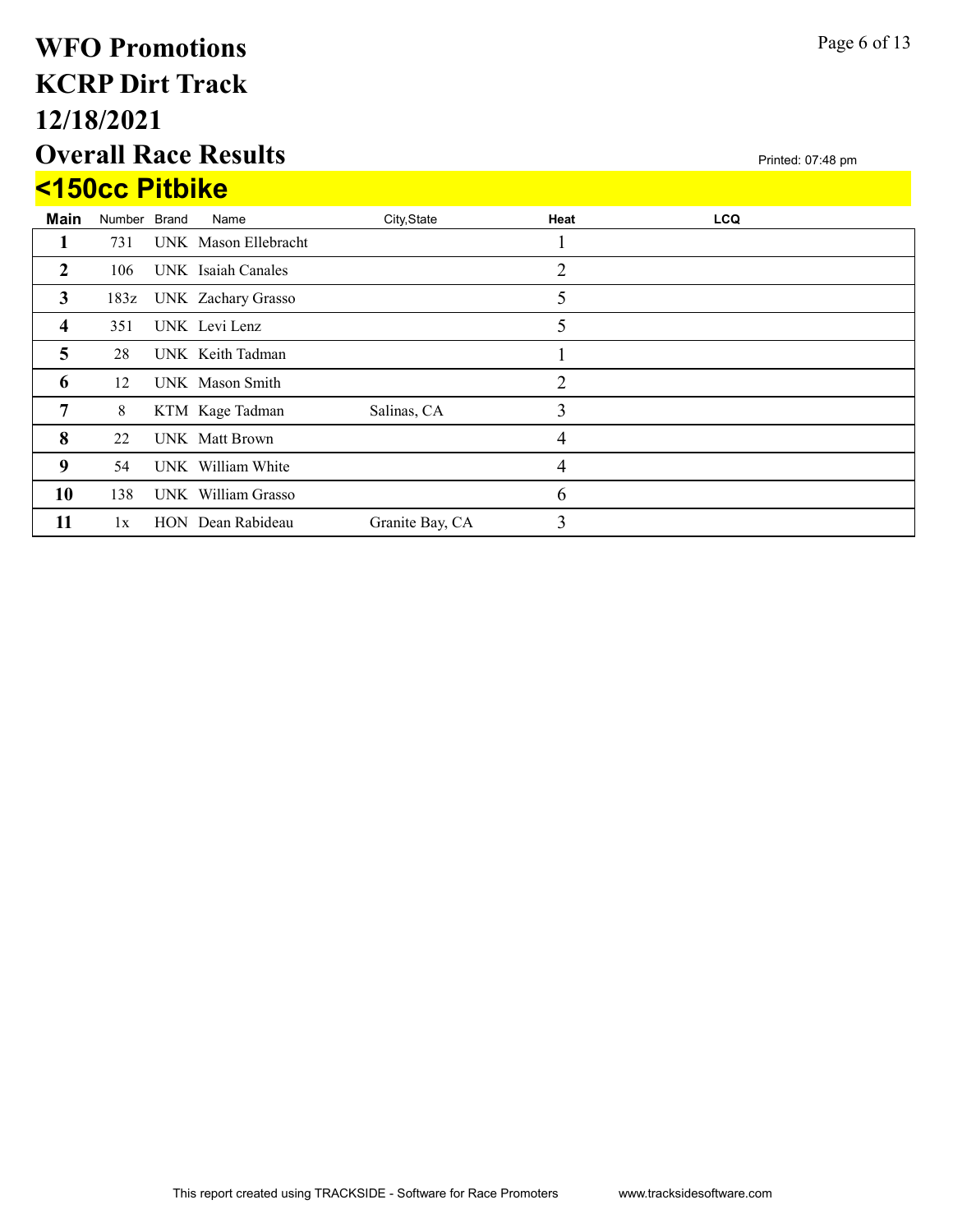# Overall Race Results 12/18/2021 KCRP Dirt Track WFO Promotions Senior 50+

|                  | Senior 50+   |  |                             |             |      |            |  |  |  |  |  |
|------------------|--------------|--|-----------------------------|-------------|------|------------|--|--|--|--|--|
| <b>Main</b>      | Number Brand |  | Name                        | City, State | Heat | <b>LCQ</b> |  |  |  |  |  |
|                  | 51m          |  | YAM Manuel Jimenez          |             |      |            |  |  |  |  |  |
| $\mathbf{2}$     | 48           |  | HON Michael Vital           | Tulare, CA  |      |            |  |  |  |  |  |
| 3                | 32           |  | UNK Rick Pearce             |             | 3    |            |  |  |  |  |  |
| $\boldsymbol{4}$ | 12t          |  | YAM Fred Bennett            | Salinas, CA |      |            |  |  |  |  |  |
| 5                | 21           |  | UNK John Self               |             | 2    |            |  |  |  |  |  |
| <b>DNS</b>       | 420          |  | UNK Andrew Davies           |             | 3    |            |  |  |  |  |  |
| <b>DNS</b>       | 42z          |  | <b>BUL</b> Anthony Mitchell | Concord, CA | 4    |            |  |  |  |  |  |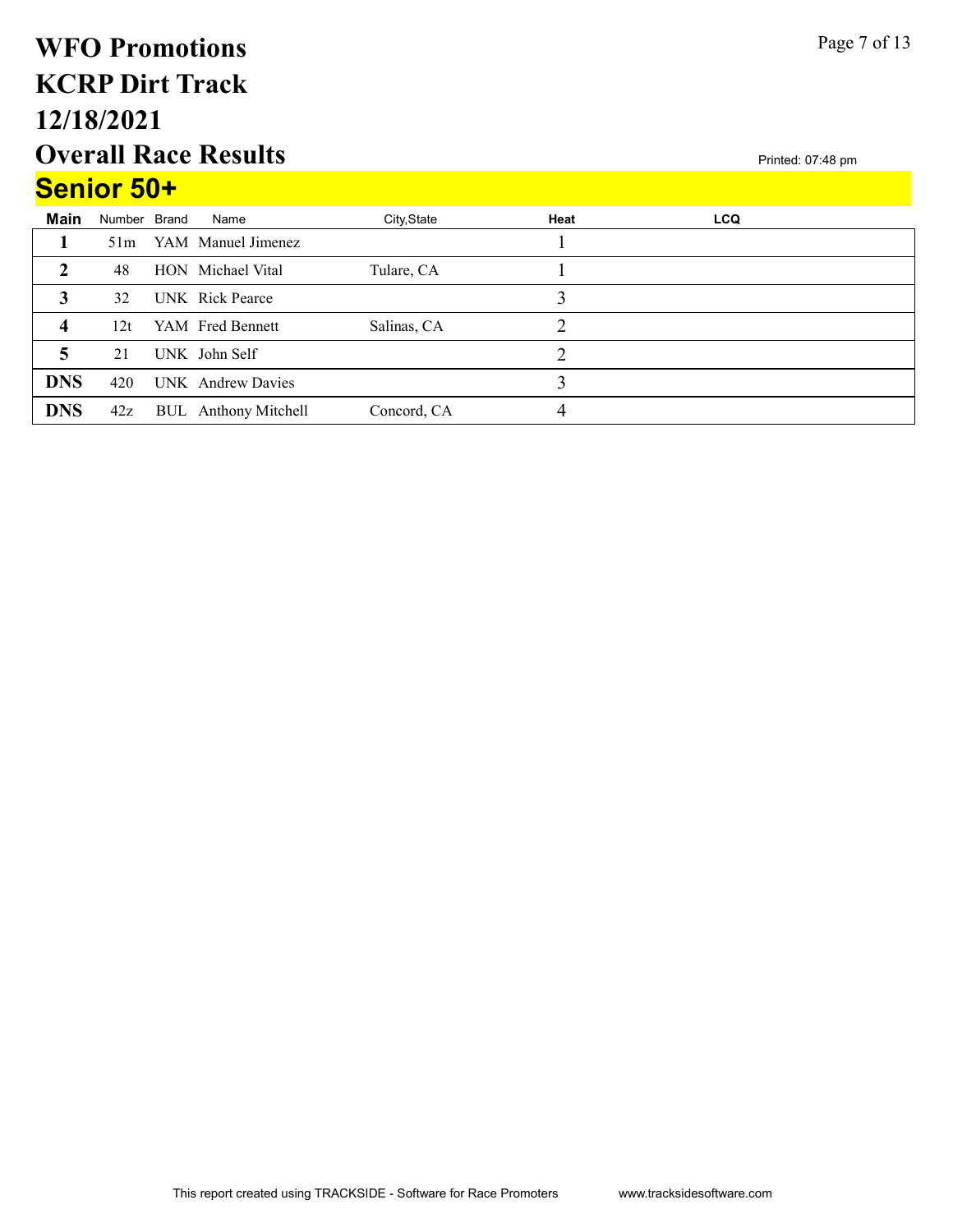# Overall Race Results 12/18/2021 KCRP Dirt Track WFO Promotions 85cc/150cc

|      | 85CC/15UCC      |  |                       |                 |               |            |  |  |  |  |
|------|-----------------|--|-----------------------|-----------------|---------------|------------|--|--|--|--|
| Main | Number Brand    |  | Name                  | City, State     | Heat          | <b>LCQ</b> |  |  |  |  |
|      | 45              |  | KTM Colton Shafer     | Caruthers, CA   |               |            |  |  |  |  |
| 2    |                 |  | 127e KTM Jett Katarzy | Tracy, CA       | 4             |            |  |  |  |  |
| 3    | 10 <sub>o</sub> |  | KAW Maeson Baker      | Fresno, CA      | າ             |            |  |  |  |  |
| 4    | 14              |  | HON Ryder Bitz-hay    |                 |               |            |  |  |  |  |
| 5    | 124v            |  | HON Tommy Neelings    | Hanford, CA     |               |            |  |  |  |  |
| 6    | 1x              |  | HON Dean Rabideau     | Granite Bay, CA | $\mathfrak b$ |            |  |  |  |  |
| 7    | 22              |  | YAM Jackson Brown     | Modesto, CA     | ┍             |            |  |  |  |  |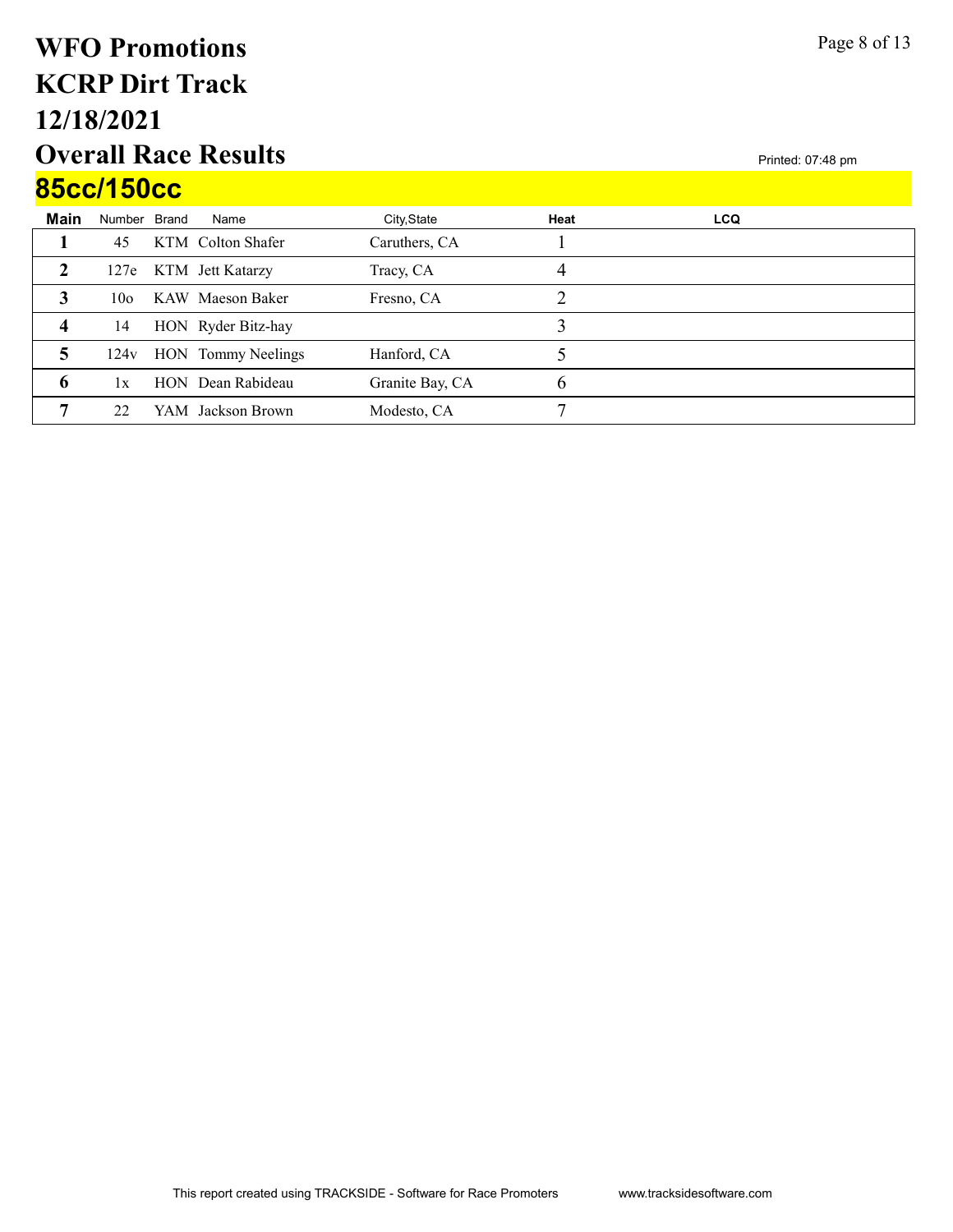# Overall Race Results 12/18/2021 KCRP Dirt Track WFO Promotions 50cc 2 Stroke

| <b>SUCC Z SIFOKE</b> |                 |  |                     |             |      |            |  |  |  |  |
|----------------------|-----------------|--|---------------------|-------------|------|------------|--|--|--|--|
| <b>Main</b>          | Number Brand    |  | Name                | City, State | Heat | <b>LCQ</b> |  |  |  |  |
|                      | 26              |  | UNK Jackson Joiner  |             |      |            |  |  |  |  |
|                      | 02 <sub>z</sub> |  | UNK Axle Absher     |             |      |            |  |  |  |  |
|                      | 314             |  | UNK Benjamin Benson |             |      |            |  |  |  |  |
| Δ                    | 819             |  | UNK Charlie Absher  |             |      |            |  |  |  |  |
|                      | 717             |  | UNK Joanna Benson   |             |      |            |  |  |  |  |

Page 9 of 13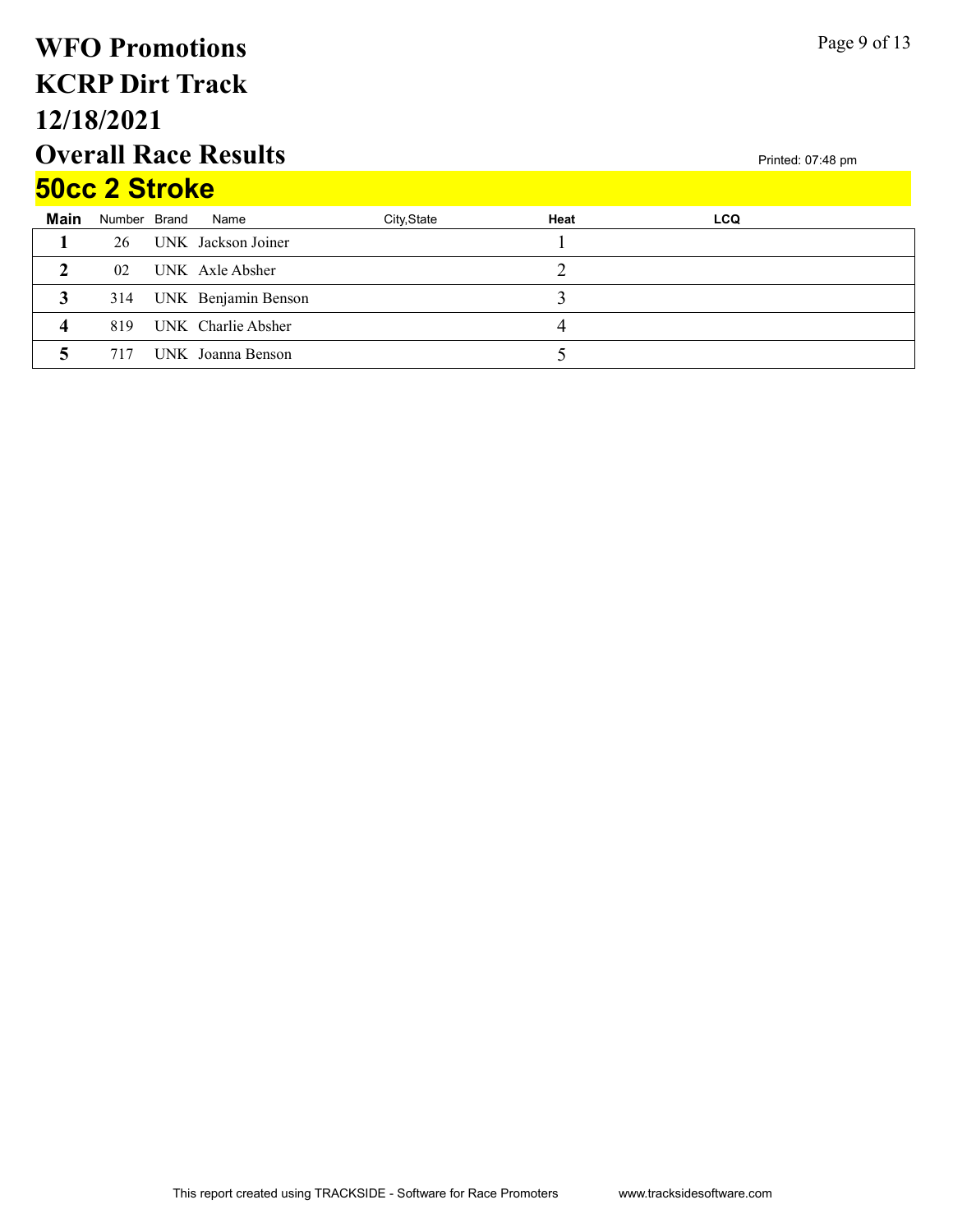# Overall Race Results 12/18/2021 KCRP Dirt Track WFO Promotions Open Pro

| Page 10 of 13 |  |  |  |
|---------------|--|--|--|
|---------------|--|--|--|

|      | <b>Open Pro</b> |  |                          |                 |      |            |  |  |  |
|------|-----------------|--|--------------------------|-----------------|------|------------|--|--|--|
| Main | Number Brand    |  | Name                     | City, State     | Heat | <b>LCQ</b> |  |  |  |
|      | 19              |  | KAW James T. Ott         | Simi Valley, CA |      |            |  |  |  |
|      |                 |  | 195 HON Clayton Williams | Bakersfield, CA |      |            |  |  |  |
|      | 121             |  | YAM Jacob Cascio         | Gilroy, CA      |      |            |  |  |  |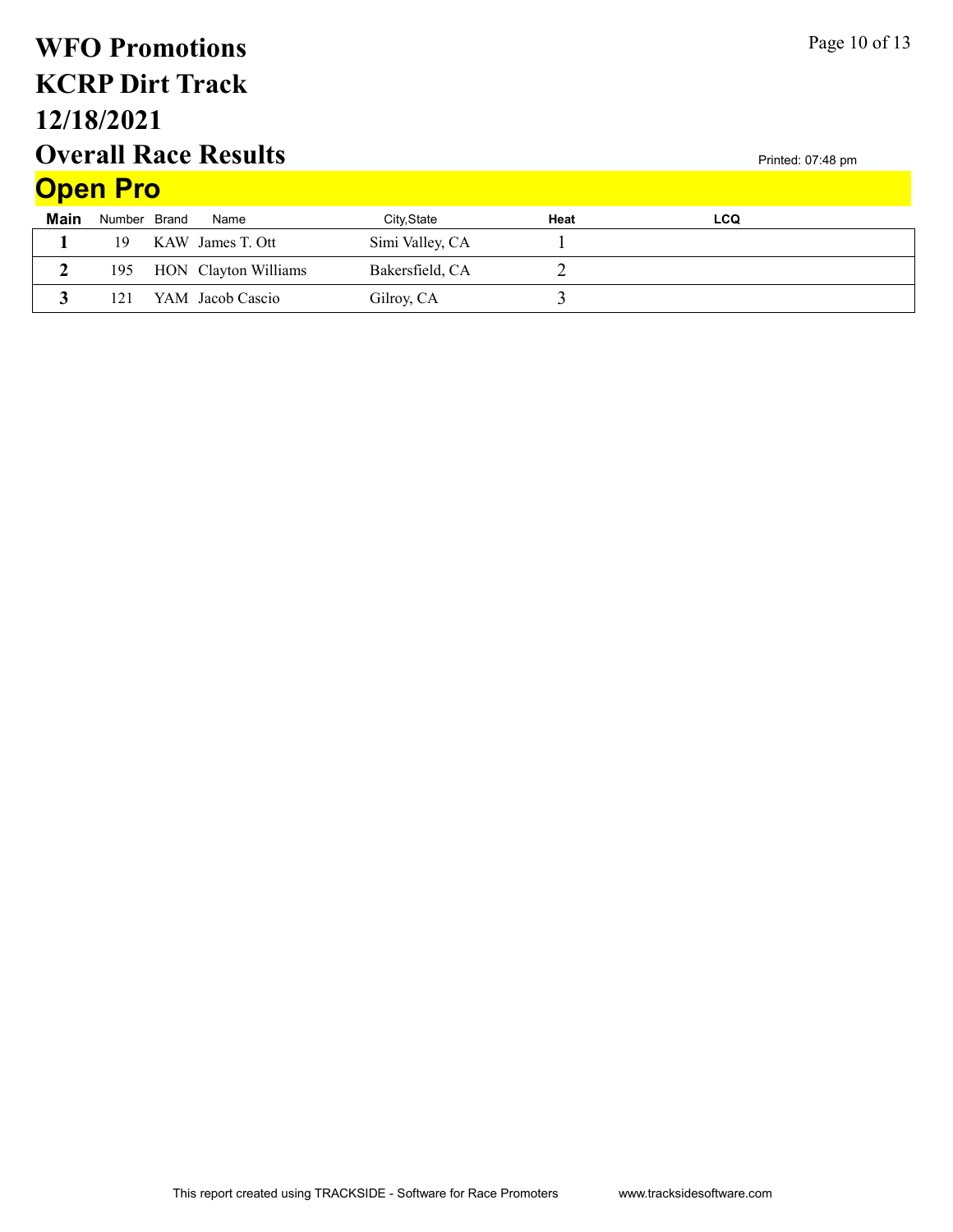| Page 11 of 13<br><b>WFO Promotions</b> |                                                  |  |                          |             |            |            |  |  |  |  |
|----------------------------------------|--------------------------------------------------|--|--------------------------|-------------|------------|------------|--|--|--|--|
| <b>KCRP Dirt Track</b>                 |                                                  |  |                          |             |            |            |  |  |  |  |
| 12/18/2021                             |                                                  |  |                          |             |            |            |  |  |  |  |
|                                        | <b>Overall Race Results</b><br>Printed: 07:48 pm |  |                          |             |            |            |  |  |  |  |
|                                        |                                                  |  | <b>Hooligan 750cc+</b>   |             |            |            |  |  |  |  |
| <b>Main</b>                            | Number Brand                                     |  | Name                     | City, State | Heat       | <b>LCQ</b> |  |  |  |  |
|                                        | 12                                               |  | IDN Aj Kirkpatrick       | Salinas, CA |            |            |  |  |  |  |
| $\overline{2}$                         |                                                  |  | 187w UNK Roiy Buchenroth |             | 2          |            |  |  |  |  |
| 3                                      | 387e                                             |  | UNK Drummond Buchenroth  |             | 3          |            |  |  |  |  |
| 4                                      | nope                                             |  | UNK Mark Acosta          |             | <b>DNS</b> |            |  |  |  |  |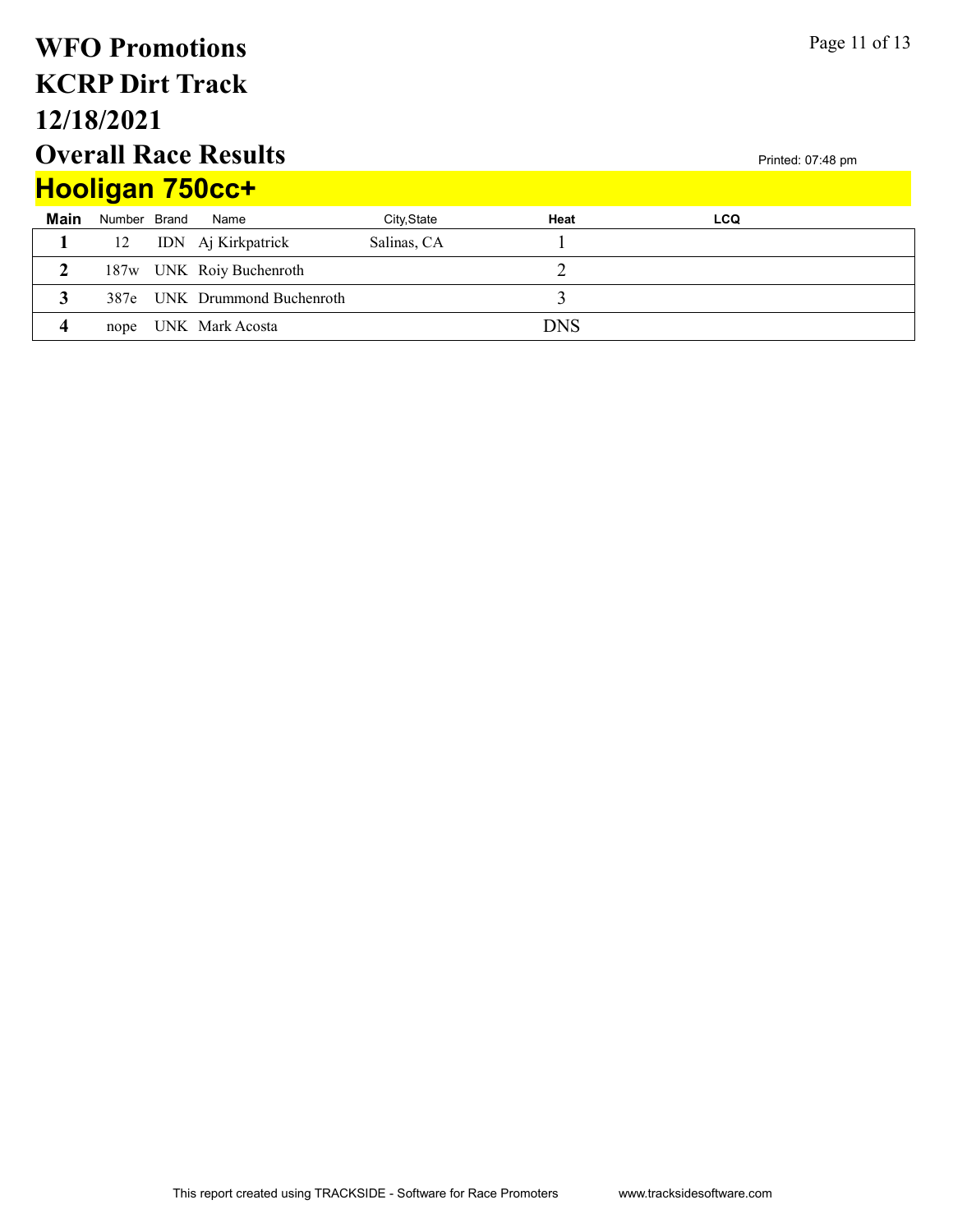#### Overall Race Results 12/18/2021 KCRP Dirt Track WFO Promotions  $V<sub>o</sub>$   $\uparrow$   $A_{q,q}$   $2F+$

| <u>Vel Age Jot</u> |              |  |                             |             |            |            |  |  |  |  |  |
|--------------------|--------------|--|-----------------------------|-------------|------------|------------|--|--|--|--|--|
| <b>Main</b>        | Number Brand |  | Name                        | City, State | Heat       | <b>LCQ</b> |  |  |  |  |  |
|                    |              |  | 25w YAM Curtis Peebles      | Soledad, CA |            |            |  |  |  |  |  |
|                    | 51m          |  | YAM Manuel Jimenez          |             | <b>DNS</b> |            |  |  |  |  |  |
|                    | 21           |  | UNK John Self               |             |            |            |  |  |  |  |  |
| $\boldsymbol{4}$   | 159          |  | UNK Kenneth Bitz-hay        |             |            |            |  |  |  |  |  |
| <b>DNS</b>         | 42z          |  | <b>BUL</b> Anthony Mitchell | Concord, CA | <b>DNS</b> |            |  |  |  |  |  |